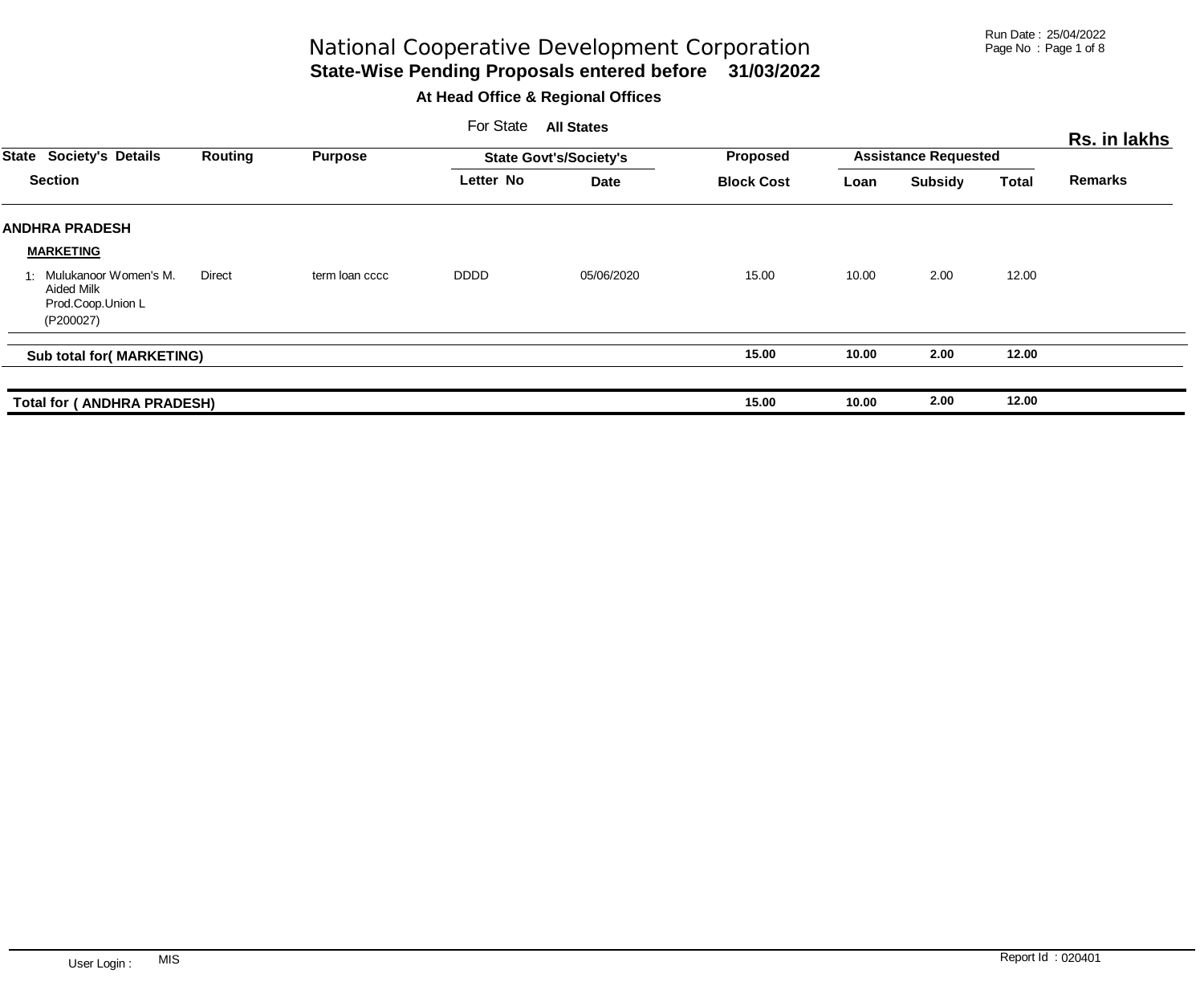Run Date : 25/04/2022 Page No : Page 2 of 8

**State-Wise Pending Proposals entered before 31/03/2022** National Cooperative Development Corporation

|                |                           |                         |                                                      | For State                     | <b>All States</b> |                                      |                             |                |              | Rs. in lakhs   |
|----------------|---------------------------|-------------------------|------------------------------------------------------|-------------------------------|-------------------|--------------------------------------|-----------------------------|----------------|--------------|----------------|
| <b>State</b>   | <b>Society's Details</b>  | Routing                 | <b>Purpose</b>                                       | <b>State Govt's/Society's</b> |                   | <b>Proposed</b><br><b>Block Cost</b> | <b>Assistance Requested</b> |                |              |                |
|                | <b>Section</b>            |                         |                                                      | Letter No                     | Date              |                                      | Loan                        | <b>Subsidy</b> | <b>Total</b> | <b>Remarks</b> |
| <b>HARYANA</b> |                           |                         |                                                      |                               |                   |                                      |                             |                |              |                |
|                | <b>MARKETING</b>          |                         |                                                      |                               |                   |                                      |                             |                |              |                |
|                | 1: 8 Society              | <b>State Government</b> | Strengthening of Share                               | 1104/C-8/2018/12364           | 27/06/2018        | 80.00                                | 72.00                       | 0.00           | 72.00        |                |
|                | (P180132)                 |                         | capital base of<br>Marketing Societies of<br>Haryana |                               |                   |                                      |                             |                |              |                |
|                | Sub total for( MARKETING) |                         |                                                      |                               |                   | 80.00                                | 72.00                       | 0.00           | 72.00        |                |
|                | Total for (HARYANA)       |                         |                                                      |                               |                   | 80.00                                | 72.00                       | 0.00           | 72.00        |                |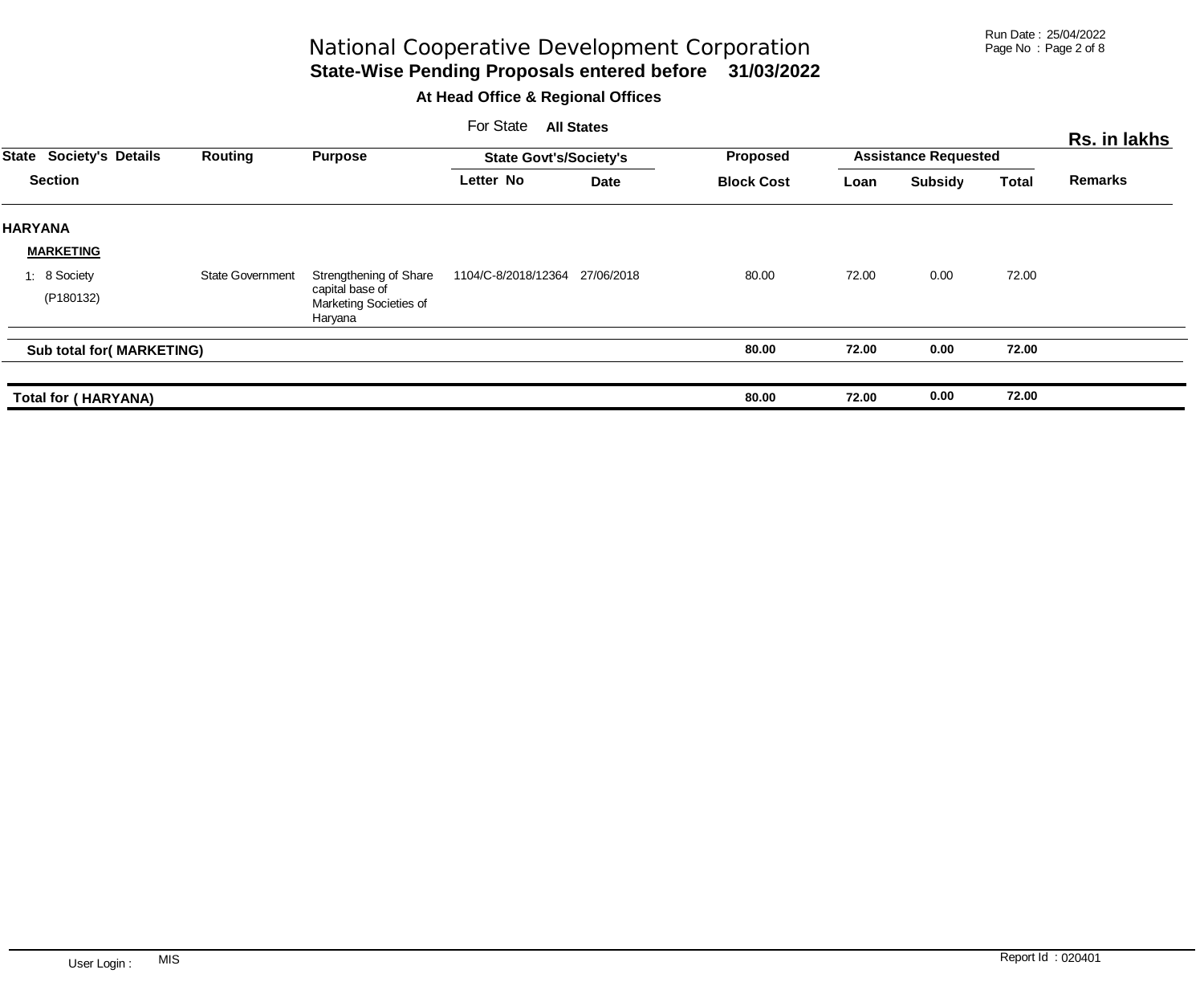Run Date : 25/04/2022 Page No : Page 3 of 8

# **State-Wise Pending Proposals entered before 31/03/2022** National Cooperative Development Corporation

|    |                                                                          |         |                                                                        | For State                     | <b>All States</b> |                   |                             |                |              | Rs. in lakhs   |
|----|--------------------------------------------------------------------------|---------|------------------------------------------------------------------------|-------------------------------|-------------------|-------------------|-----------------------------|----------------|--------------|----------------|
|    | <b>State Society's Details</b><br><b>Section</b>                         | Routing | <b>Purpose</b>                                                         | <b>State Govt's/Society's</b> |                   | Proposed          | <b>Assistance Requested</b> |                |              |                |
|    |                                                                          |         |                                                                        | Letter No                     | <b>Date</b>       | <b>Block Cost</b> | Loan                        | <b>Subsidy</b> | <b>Total</b> | <b>Remarks</b> |
|    | <b>KARNATAKA</b>                                                         |         |                                                                        |                               |                   |                   |                             |                |              |                |
|    | <b>STORAGE</b>                                                           |         |                                                                        |                               |                   |                   |                             |                |              |                |
|    | 1: The Raichur Agricultural<br>Produce M&P<br>Coop.So.Ltd.,<br>(P190133) | Direct  | Construction of<br>Godown                                              |                               |                   | 150.00            | 98.20                       | 3.30           | 101.50       |                |
| 2: | The Nandgad Dakshina<br>Bghag PKPSSSN<br>Nandgad<br>(P190242)            | Direct  | Construction of 683 MT<br>Godown under<br>AMI/Direct funding<br>Scheme | NDB/GDN/19-20                 | 17/03/2020        | 42.85             | 0.00                        | 0.00           | 0.00         |                |
|    | Sub total for(STORAGE)                                                   |         |                                                                        |                               |                   | 192.85            | 98.20                       | 3.30           | 101.50       |                |
|    | <b>Total for (KARNATAKA)</b>                                             |         |                                                                        |                               |                   | 192.85            | 98.20                       | 3.30           | 101.50       |                |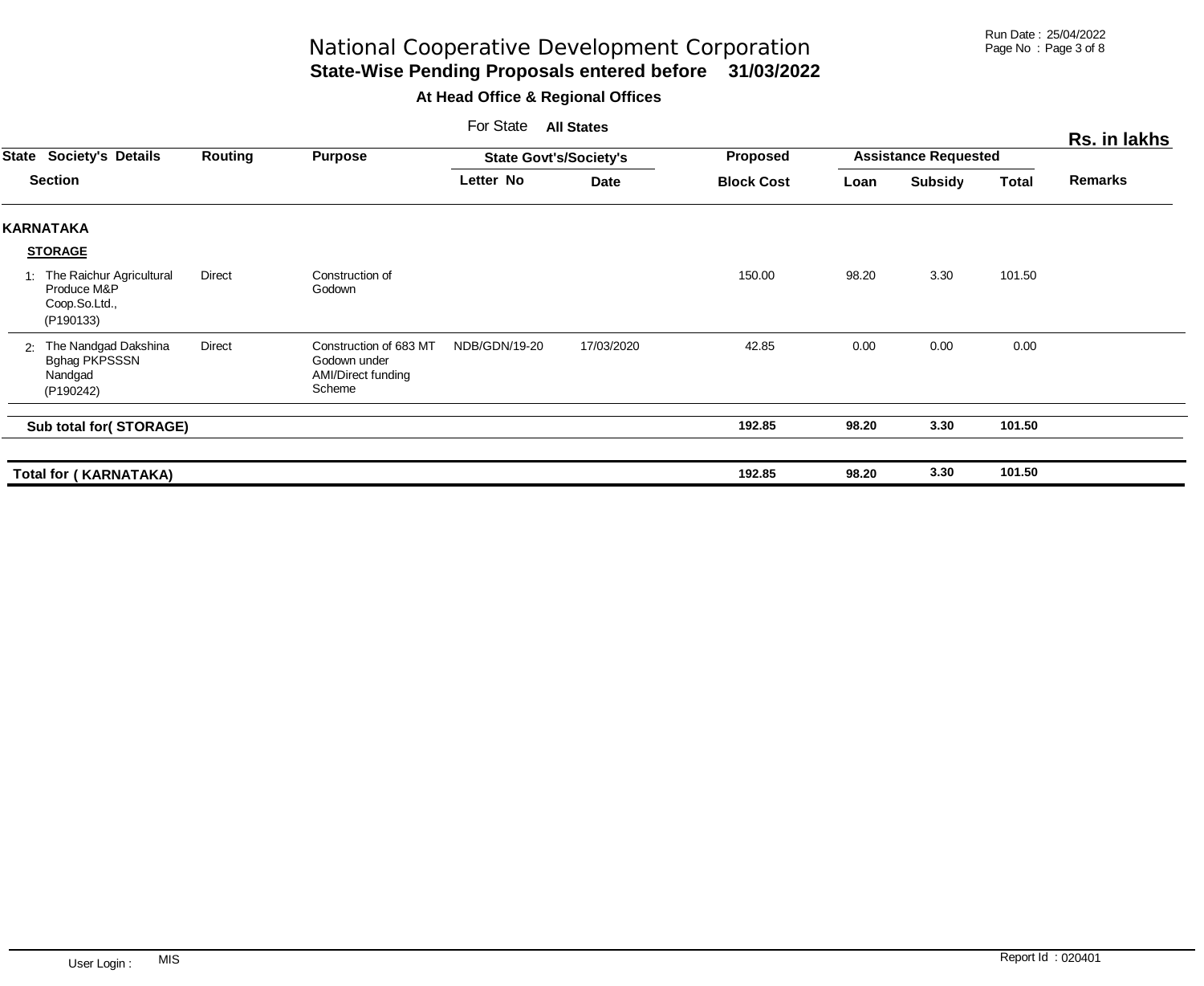Run Date : 25/04/2022 Page No : Page 4 of 8

# **State-Wise Pending Proposals entered before 31/03/2022** National Cooperative Development Corporation

|                                                                       |                         |                                                               | For State                              | <b>All States</b> |                   |                             |                |       | Rs. in lakhs   |
|-----------------------------------------------------------------------|-------------------------|---------------------------------------------------------------|----------------------------------------|-------------------|-------------------|-----------------------------|----------------|-------|----------------|
| <b>Society's Details</b><br><b>State</b>                              | Routing                 | <b>Purpose</b>                                                | <b>State Govt's/Society's</b>          |                   | <b>Proposed</b>   | <b>Assistance Requested</b> |                |       |                |
| <b>Section</b>                                                        |                         |                                                               | Letter No                              | <b>Date</b>       | <b>Block Cost</b> | Loan                        | <b>Subsidy</b> | Total | <b>Remarks</b> |
| <b>KERALA</b>                                                         |                         |                                                               |                                        |                   |                   |                             |                |       |                |
| <b>SERVICE COOP.</b>                                                  |                         |                                                               |                                        |                   |                   |                             |                |       |                |
| 1: Poovatoor East Service<br>Coop. Bank Ltd. No.<br>3503<br>(P170308) | <b>State Government</b> | <b>Financial Assistance</b><br>for infrastructure<br>creation | CO-<br>OP.B3/212/2017/CO-<br><b>OP</b> | 24/07/2017        | 73.87             | 15.17                       | 0.00           | 15.17 |                |
| Sub total for( SERVICE COOP.)                                         |                         |                                                               |                                        |                   | 73.87             | 15.17                       | 0.00           | 15.17 |                |
| <b>Total for (KERALA)</b>                                             |                         |                                                               |                                        |                   | 73.87             | 15.17                       | 0.00           | 15.17 |                |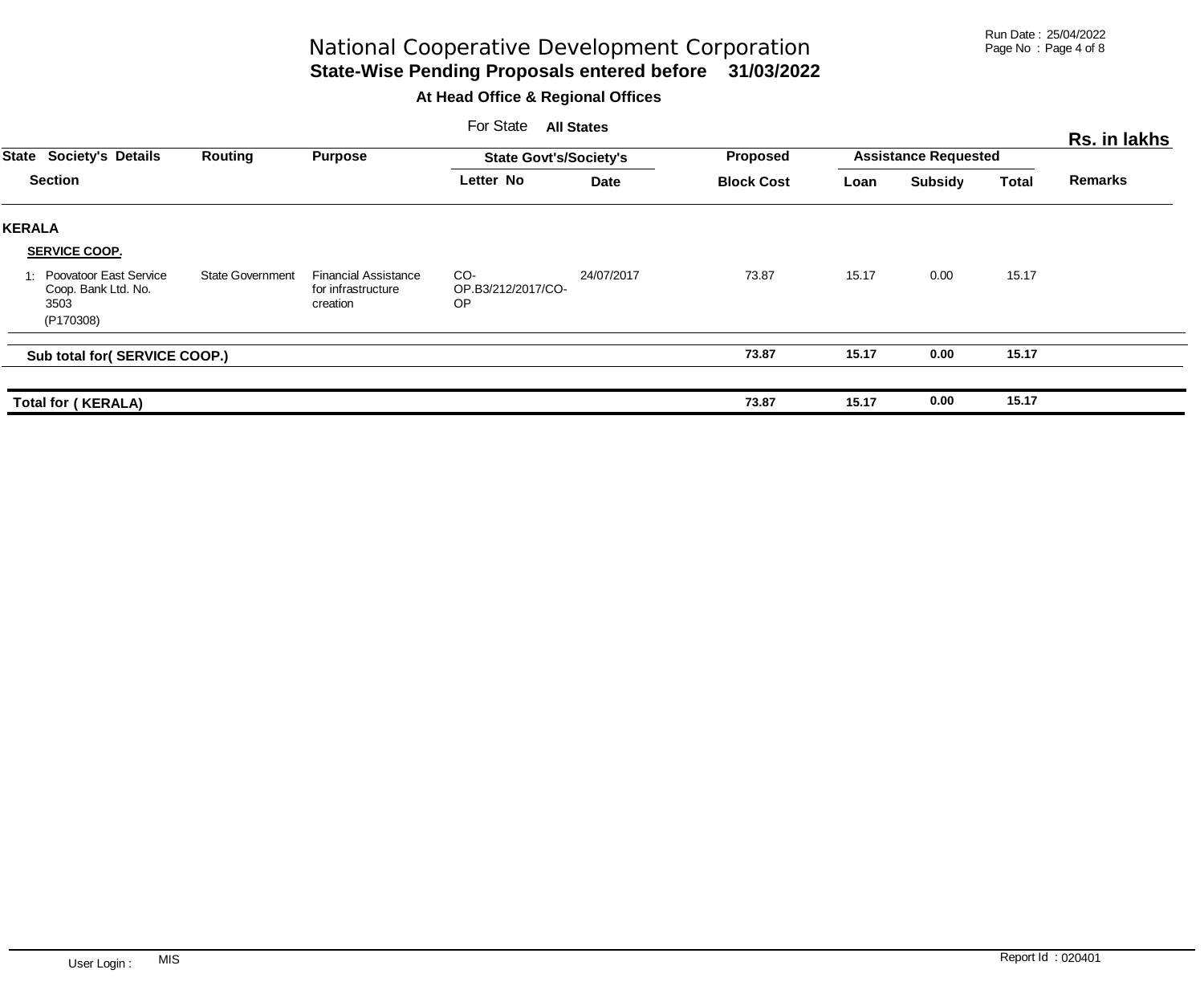Run Date : 25/04/2022 Page No : Page 5 of 8

# National Cooperative Development Corporation

# **State-Wise Pending Proposals entered before 31/03/2022**

|              |                                             |         |                                                             | For State                          | <b>All States</b> |                   |                             |                |              | Rs. in lakhs   |
|--------------|---------------------------------------------|---------|-------------------------------------------------------------|------------------------------------|-------------------|-------------------|-----------------------------|----------------|--------------|----------------|
| <b>State</b> | <b>Society's Details</b>                    | Routing | <b>Purpose</b>                                              | <b>State Govt's/Society's</b>      |                   | <b>Proposed</b>   | <b>Assistance Requested</b> |                |              |                |
|              | <b>Section</b>                              |         |                                                             | Letter No                          | <b>Date</b>       | <b>Block Cost</b> | Loan                        | <b>Subsidy</b> | <b>Total</b> | <b>Remarks</b> |
|              | <b>MAHARASHTRA</b>                          |         |                                                             |                                    |                   |                   |                             |                |              |                |
|              | <b>SUGAR</b>                                |         |                                                             |                                    |                   |                   |                             |                |              |                |
|              | Bhimashankar SSK Ltd.,<br>Pune<br>(P210180) | Direct  | <b>WORKING CAPITAL</b><br>LOAN OF RS.100.00<br><b>CRORE</b> | BHIMASHANKAR/A<br>CCT/3883/2021-22 | 23/02/2022        | 10000.00          | 10000.00                    | 0.00           | 10000.00     |                |
|              | Sub total for(SUGAR)                        |         |                                                             |                                    |                   | 10000.00          | 10000.00                    | 0.00           | 10000.00     |                |
|              | <b>Total for (MAHARASHTRA)</b>              |         |                                                             |                                    |                   | 10000.00          | 10000.00                    | 0.00           | 10000.00     |                |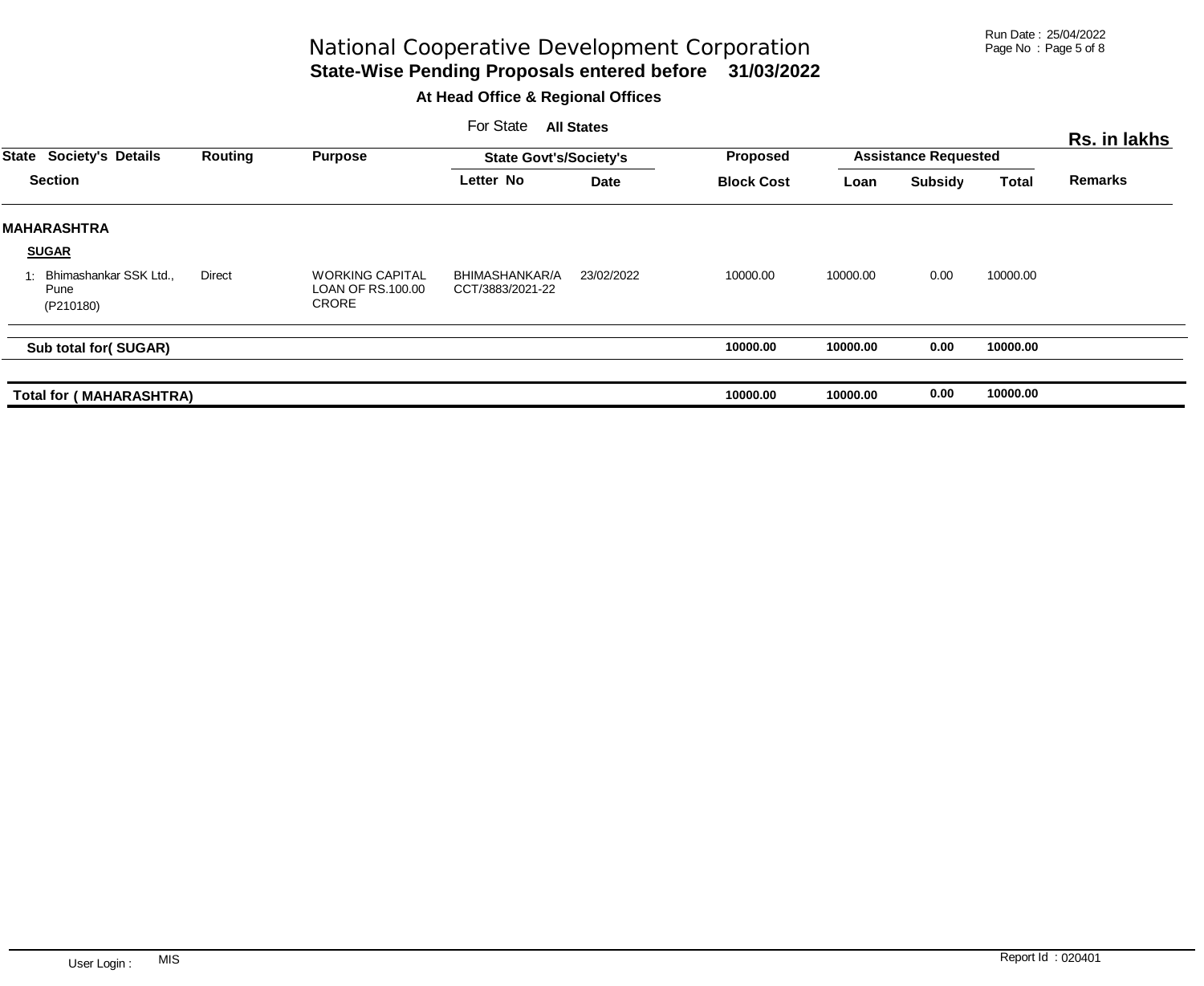Run Date : 25/04/2022 Page No : Page 6 of 8

# **State-Wise Pending Proposals entered before 31/03/2022** National Cooperative Development Corporation

### **At Head Office & Regional Offices**

For State **All States**

|                |                                                                                                   |                         |                                                                                 |                                  |             |                   |                             |                |              | Rs. in lakhs   |
|----------------|---------------------------------------------------------------------------------------------------|-------------------------|---------------------------------------------------------------------------------|----------------------------------|-------------|-------------------|-----------------------------|----------------|--------------|----------------|
|                | <b>State Society's Details</b>                                                                    | Routing                 | <b>Purpose</b>                                                                  | <b>State Govt's/Society's</b>    |             | <b>Proposed</b>   | <b>Assistance Requested</b> |                |              |                |
|                | <b>Section</b>                                                                                    |                         |                                                                                 | Letter No                        | <b>Date</b> | <b>Block Cost</b> | Loan                        | <b>Subsidy</b> | <b>Total</b> | <b>Remarks</b> |
| <b>MANIPUR</b> |                                                                                                   |                         |                                                                                 |                                  |             |                   |                             |                |              |                |
|                | <b>ICDP</b>                                                                                       |                         |                                                                                 |                                  |             |                   |                             |                |              |                |
|                | 1: ICDP-<br>TAMENGLONG(PIA-<br><b>REGISTRAR OF</b><br>COOP. SOCIETIES)<br>(P180199)               | <b>State Government</b> | <b>IMPLEMETNATION</b><br>OF ICDP<br><b>TAMENGLONG</b><br><b>DISTRICT</b>        | $5/1/2017 -$<br>COOP(ICDP)(PT)   | 16/05/2018  | 3427.50           | 3324.68                     | 102.83         | 3427.50      |                |
|                | 2: ICDP-IMPHAL<br><b>WEST(PIA-</b><br><b>REGISTRAR OF</b><br><b>COOPERATIVE SOCI</b><br>(P180200) | <b>State Government</b> | <b>IMPLEMENTATION</b><br>OF ICDP IN IMPHAL<br><b>WEST</b><br>DISTRICT(PHASE-II) | $5/1/2017$ -<br>COOP(ICDP)(PT)   | 16/05/2018  | 3469.00           | 2428.30                     | 1040.70        | 3469.00      |                |
|                | $3:$ ICDP -<br>UKHRUL(PREGISTRA<br>R OF COOPERATIVE<br>SOCIETIES)<br>(P180201)                    | <b>State Government</b> | <b>IMPLEMENTATION</b><br>OF ICDP IN UKHRUL<br>DISTRICT(PHASE-II)                | $5/1/2017$ -<br>COOP/(ICDP)/(PT) | 16/05/2018  | 3332.00           | 2332.40                     | 999.60         | 3332.00      |                |
|                | 4: ICDP - IMPHAL<br>EAST(PIA -<br><b>REGISTRAR OF</b><br>COOPERATIVE<br>(P180202)                 | <b>State Government</b> | <b>IMPLEMENTATION</b><br>OF ICDP IN IMPHAL<br>EAST(PHASE-II)                    | $5/1/2017 -$<br>COOP(ICDP)       | 16/05/2018  | 6845.00           | 4791.50                     | 2053.50        | 6845.00      |                |
|                | 5: ICDP-KANGPOKPI(PIA<br>- REGISTRAR OF<br>COOPERATIVE SOCI<br>(P180203)                          | <b>State Government</b> | <b>IMPLEMENTATION</b><br>OF ICDP IN<br><b>KANGPOKPI</b><br><b>DISTRICT</b>      | $5/1/2017$ -<br>COOP(ICDP)(PT)   | 16/05/2018  | 3195.00           | 2236.50                     | 958.50         | 3195.00      |                |
|                | 6: ICDP-JIRIBAM(PIA-<br><b>REGISTRAR OF</b><br>COOP. SOCIETIES)<br>(P180204)                      | <b>State Government</b> | <b>IMPLEMENTATION</b><br>OF ICDP IN JIRIBAM<br><b>DISTRICT</b>                  | $5/1/2017$ -<br>COOP(ICDP)(PT)   | 16/05/2018  | 1558.00           | 1090.60                     | 467.40         | 1558.00      |                |
|                | Sub total for(ICDP)                                                                               |                         |                                                                                 |                                  |             | 21826.50          | 16203.98                    | 5622.53        | 21826.50     |                |
|                |                                                                                                   |                         |                                                                                 |                                  |             |                   |                             |                |              |                |
|                | <b>Total for (MANIPUR)</b>                                                                        |                         |                                                                                 |                                  |             | 21826.50          | 16203.98                    | 5622.53        | 21826.50     |                |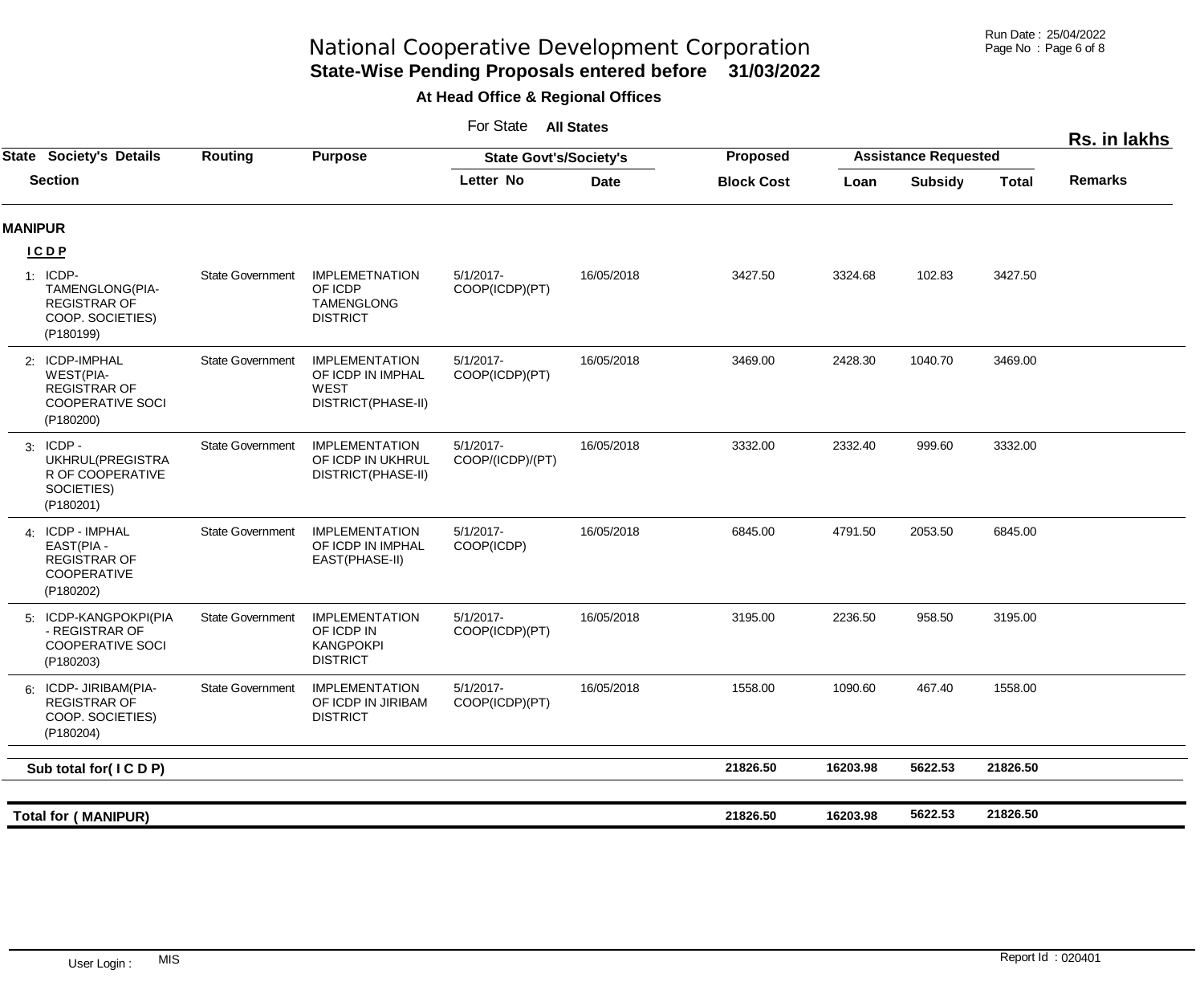Run Date : 25/04/2022 Page No : Page 7 of 8

# **State-Wise Pending Proposals entered before 31/03/2022** National Cooperative Development Corporation

|                                                                    |                         |                                                                               | For State                     | <b>All States</b> |                   |                             |                |              | Rs. in lakhs   |
|--------------------------------------------------------------------|-------------------------|-------------------------------------------------------------------------------|-------------------------------|-------------------|-------------------|-----------------------------|----------------|--------------|----------------|
| <b>State Society's Details</b>                                     | Routing                 | <b>Purpose</b>                                                                | <b>State Govt's/Society's</b> |                   | Proposed          | <b>Assistance Requested</b> |                |              |                |
| <b>Section</b>                                                     |                         |                                                                               | Letter No                     | <b>Date</b>       | <b>Block Cost</b> | Loan                        | <b>Subsidy</b> | <b>Total</b> | <b>Remarks</b> |
| <b>RAJASTHAN</b>                                                   |                         |                                                                               |                               |                   |                   |                             |                |              |                |
| <b>CONSUMER</b>                                                    |                         |                                                                               |                               |                   |                   |                             |                |              |                |
| 1: Nasirabad Cooperative<br>Marketing Society Ltd.,<br>(P170136)   | Direct                  | Construction of 3<br>consumer Shops                                           | 513/17                        | 28/08/2017        | 6.52              | 4.24                        | 1.30           | 5.54         |                |
| <b>Sub total for( CONSUMER)</b>                                    |                         |                                                                               |                               |                   | 6.52              | 4.24                        | 1.30           | 5.54         |                |
| ICDP                                                               |                         |                                                                               |                               |                   |                   |                             |                |              |                |
| 1: ICDP in<br>Swaimadhopur(PIA-<br>DCCB Swaimadhopur)<br>(P180149) | <b>State Government</b> | <b>IMPLEMENTATION</b><br>OF ICDP IN SAWAI<br>MADHOPUR(PHASE-<br>$\vert \vert$ | P.16(6)/2017                  | 03/05/2018        | 3980.36           | 2786.25                     | 1194.11        | 3980.36      |                |
| 2: ICDP in Tonk Distt(PIA-<br>DCCB, Tonk)<br>(P180146)             | <b>State Government</b> | <b>IMPLEMENTATION</b><br>OF ICDP IN TONK<br><b>DISTRICT (PHASE-II)</b>        | P.16(6)/SAH/2017              | 03/05/2018        | 4873.00           | 3411.10                     | 1461.90        | 4873.00      |                |
| 3: ICDP ALWAR(PIA-<br>DCCB, ALWAR0<br>(P180148)                    | <b>State Government</b> | <b>IMPLEMENTATION</b><br>OF ICDP IN ALWAR<br>DISTRICT(PH-II)                  | P.16(6)/2017                  | 03/05/2018        | 6974.18           | 4881.93                     | 2092.25        | 6974.18      |                |
| 4: ICDP JHALAWAR<br>DISTT(PIA-<br>JHALAWAR-DCCB)<br>(P180147)      | <b>State Government</b> | <b>IMPLEMENTATION</b><br>OF ICDP IN<br><b>JHALAWAR</b><br>DISTRICT(PHASE-II)  | P.16(6)SAH/2017               | 03/05/2018        | 4150.00           | 2905.00                     | 1245.00        | 4150.00      |                |
| 5: ICDP KAROLI(PIA-<br>DCCB-KAROLI)<br>(P180121)                   | <b>State Government</b> | <b>IMPLEMENTATION</b><br>OF ICDP IN KAROLI<br><b>DISTRICT</b>                 | P.16(6)/SAH/2017              | 03/05/2018        | 27.17             | 22.51                       | 4.66           | 27.17        |                |
| Sub total for(ICDP)                                                |                         |                                                                               |                               |                   | 20004.71          | 14006.79                    | 5997.92        | 20004.71     |                |
|                                                                    |                         |                                                                               |                               |                   |                   |                             |                |              |                |
| <b>Total for ( RAJASTHAN)</b>                                      |                         |                                                                               |                               |                   | 20011.23          | 14011.03                    | 5999.22        | 20010.25     |                |